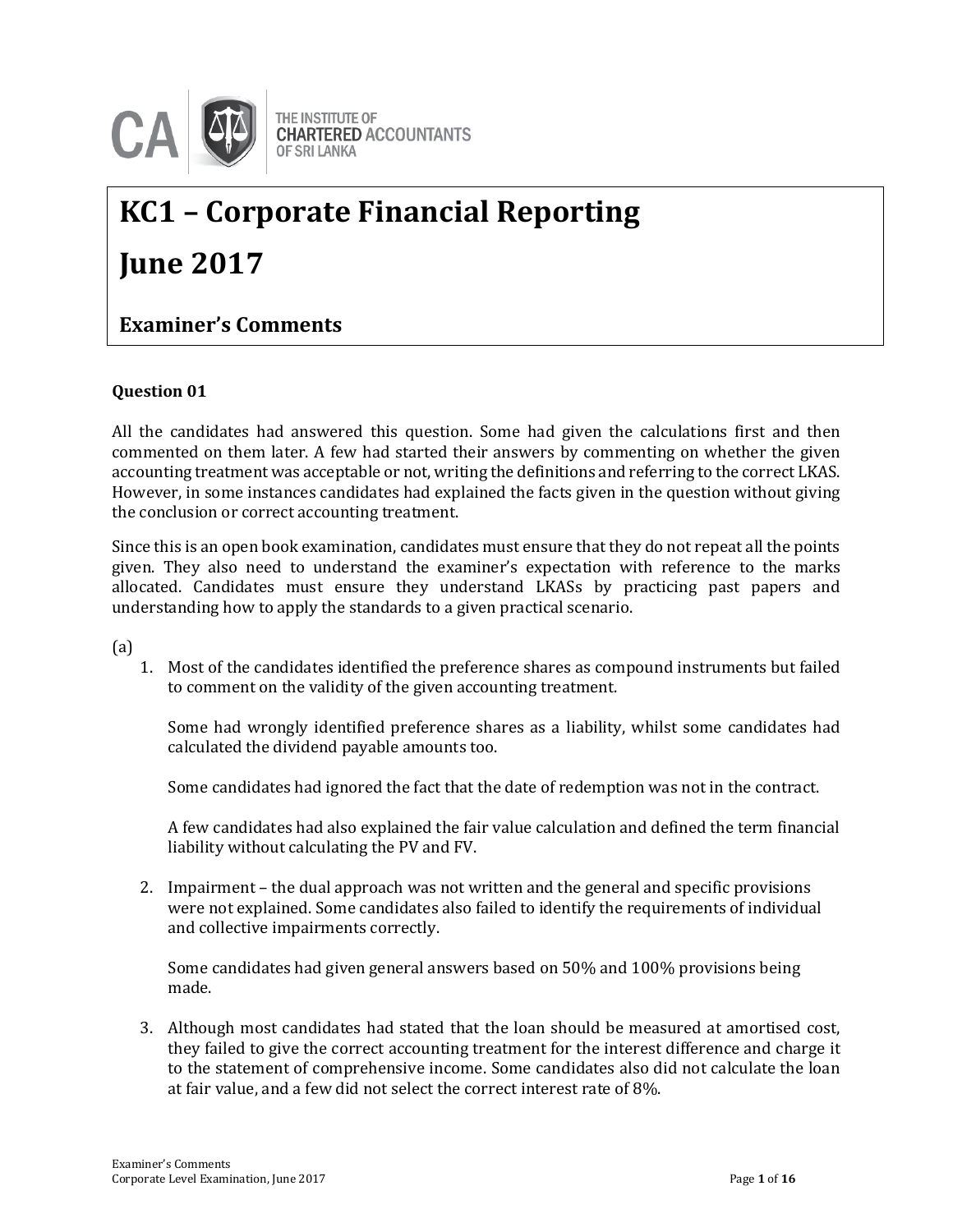A few candidates also failed to answer the recognition criteria: initial recognition and subsequent recognition.

(b) Some candidates only commented on the impairment indicators.

Most of the candidates had not understood the concept of highest and best use.

Some candidates had explained the fair value adjustment of investment property without explaining the highest and best use valuation.

(c) Candidates had confused the name of the joint venture and thought it was SM Ltd and answered accordingly.

The joint operation was also not properly understood by most candidates. They had wrongly identified it as a related party.

#### **Question 02**

Answers to this question were satisfactory and most candidates had presented their answers with calculations and supported them with comments.

(a) Candidates were not able to understand that on 1 April 2016, the use of the property was undecided and the land could be recorded as investment property.

Some candidates had just mentioned whether it could be capitalised or not, without clearly understanding the question. According to the question the candidate needs to advise to the finance manager regarding the accounting of borrowing costs during the loan tenure.

The last paragraph said the management expected to sell 50% of the apartments to third parties, but some candidates had written that 50% will be accounted for under investment property.

(b) Candidates misunderstood the fact that terminated costs were not identified correctly and future restricting costs were not yet committed.

Most of the candidates did not clearly understand the action verb "Advise". Therefore, the required calculations have not been performed on the different facts given.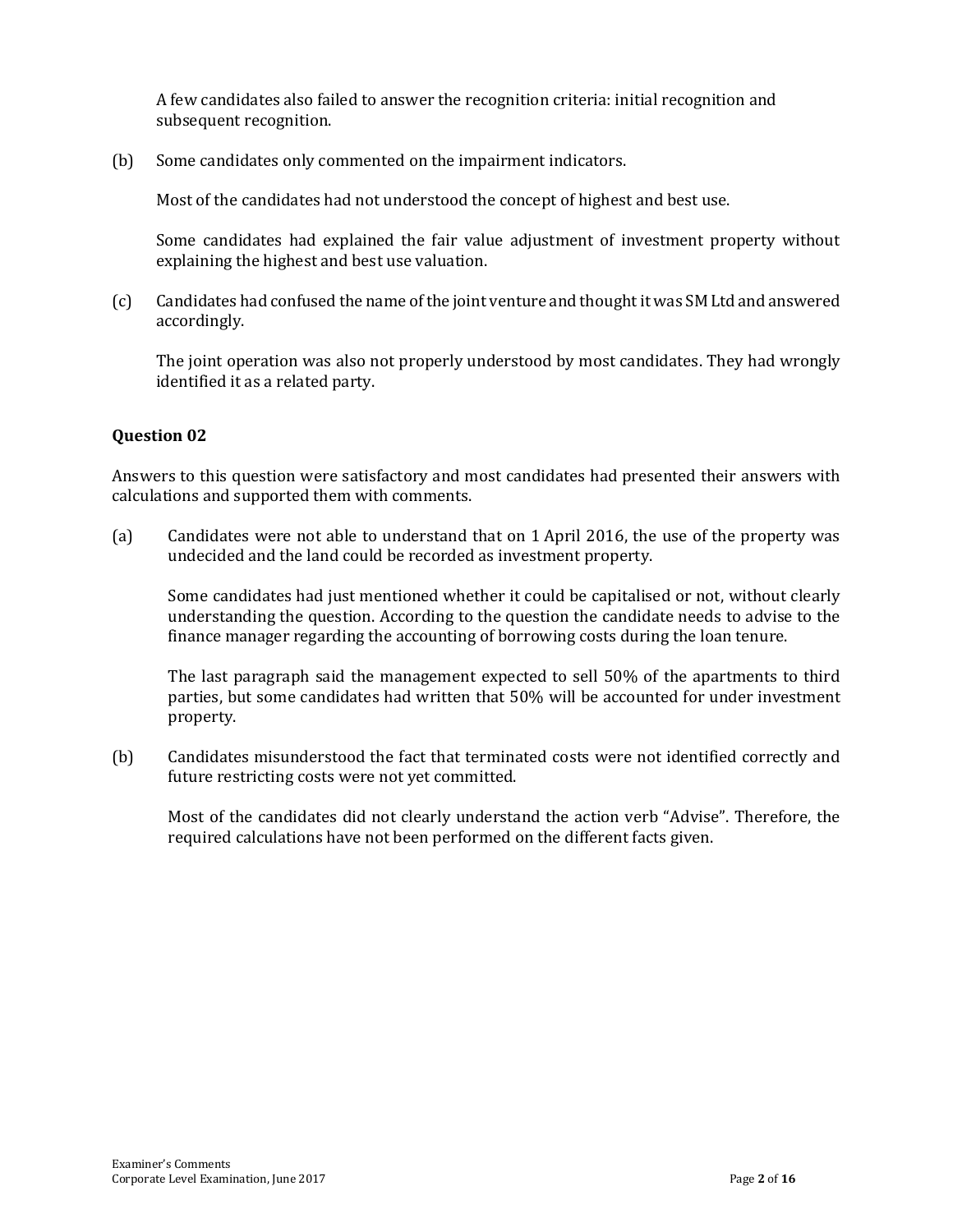Candidates need to have a thorough understanding of accounting standards and how to link them to practical scenarios. They need to remember the pre-seen material and also read the facts given in the question paper before starting to answer the questions. There were a few instances where ratios were calculated based on data given in the pre-seen.

A common mistake observed was the failure to identify the difference between joint venture and joint operations.

Some candidates simply discussed the accounting implications straightway without giving analysis or interpretation.

Lecturers should teach how to analyse the facts given in a scenario. The same answer was noted for the ratio analysis part, with most of those answers being similar word to word. This may be due to the ratio analysis being given by the lecturers in a printed document based on the pre-seen and candidates simply reproducing it at the exam without even reading the new information given. Lecturers should only provide guidance and not the exact answers.

(a) Some candidates misunderstood this part and incorrectly thought the examiner's expectation was to select the best option.

Most did not understand that options 1 and 2 need to be evaluated in isolation and the financial impacts had to be given separately. Some candidates had just concluded to go ahead with Option 2 and that the 60% holding will result in controlling power, without analysing the other facts given.

A significant number of candidates were unable to identify the existing relationship of the parent (SFP) and the associate (SSPL). Instead they had concluded that it was a joint operation by both SFP and SSPL.

- (b) This part required candidates to assess both the board balance and appointments to the board. However, a considerable number of candidates had attempted to assess only the board balance. They also failed to write the requirements of SLFRS, corporate governance, Code of Ethics etc.
- (c) A considerable number of candidates had identified the CEO as a chartered accountant, instead of Group finance director.
- (d) Candidates were required to assess the profitability of SSPL by analysing revenue, GP, OP and NP. However, most had tried to evaluate efficiency, working capital and solvency.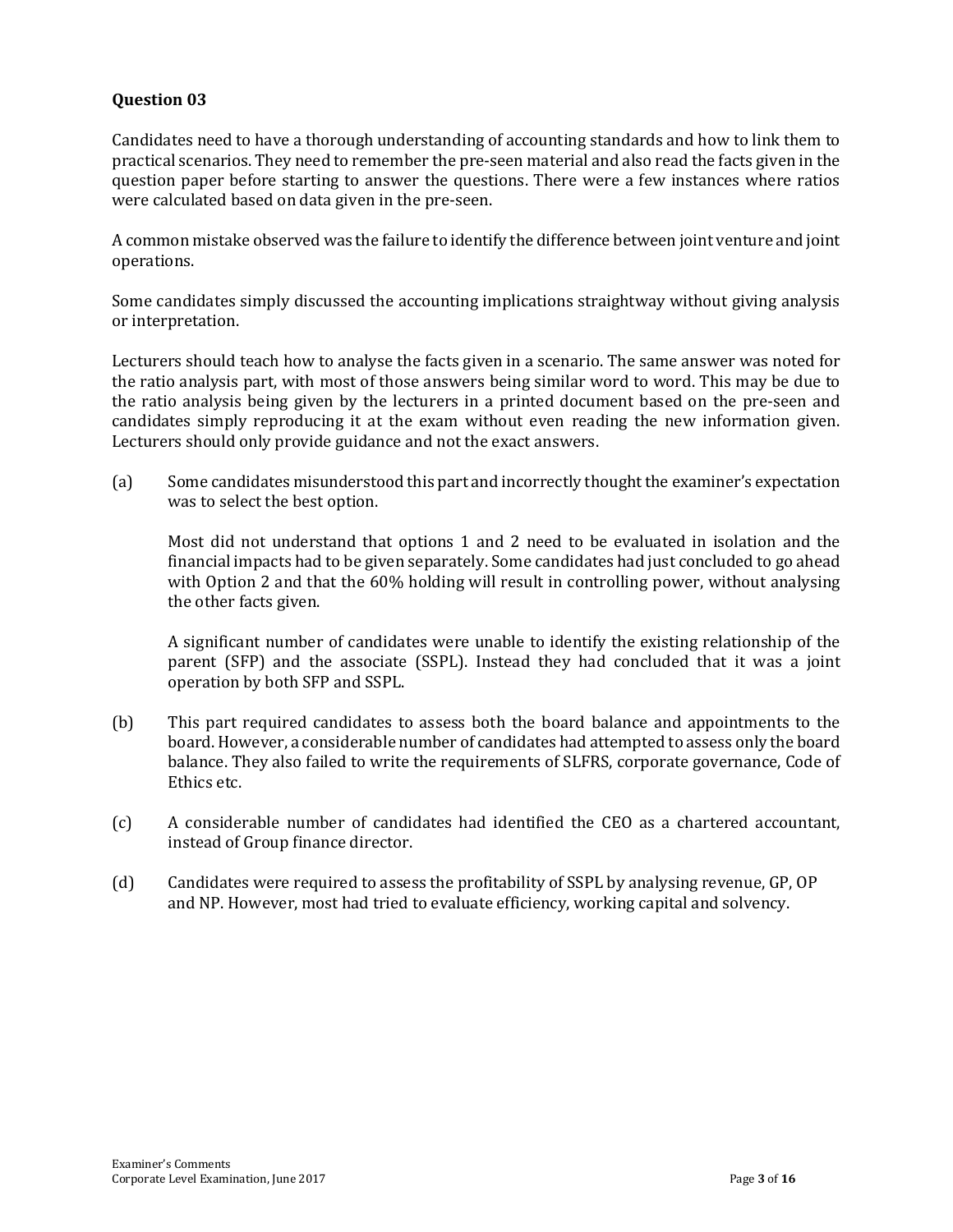

## **KC2 – Corporate Finance and Risk Management June 2017**

### **Examiner's Comments**

#### **Question 01**

(a) (i) Most of the candidates did not know how to present the SWAP ratio E.g. 24% rounded up as 4:1, SWAP ratio not used to allocate shares from A PLC to C PLC.

A few candidates considered the PE ratio as earnings divided by price.

To calculate the value of synergy, instead of considering the combined value of A and C, some candidates only considered A's value. A few had calculated the value based on the EPS, and some others had worked out the synergy value per share.

- (ii) Some candidates had not understood the term "synergy", whilst some had written the impacts of a negative synergy. Most of the candidates had answered in point form without explaining.
- (b) Only a very few candidates were able to do the required calculations to a reasonable level. This showed a lack of technical knowledge in the area tested. Most of the answers were limited to the number of contracts.

#### **Question 02**

- (a) Candidates were required to analyse the factors impacting the returns to shareholders. However, most were confused over the question. Some had calculated many ratios that had no impact on shareholders' return. E.g. current asset ratio, quick ratio.
- (b) Candidates were required to discuss three options to raise financing, but some had only listed out the options. Most of the candidates considered retained earnings as a method of raising finance. Also, some had considered a bonus issue as a method to raise funds.
- (c) Almost all the candidates earned full marks for this part.
- (d) Although this part required evaluation, answers were limited to calculations. Most of the candidates had calculated the valuation of price/book value multiple as 1.2 x 10 per share.
- (e) Most candidates had not properly planned the answer to this part.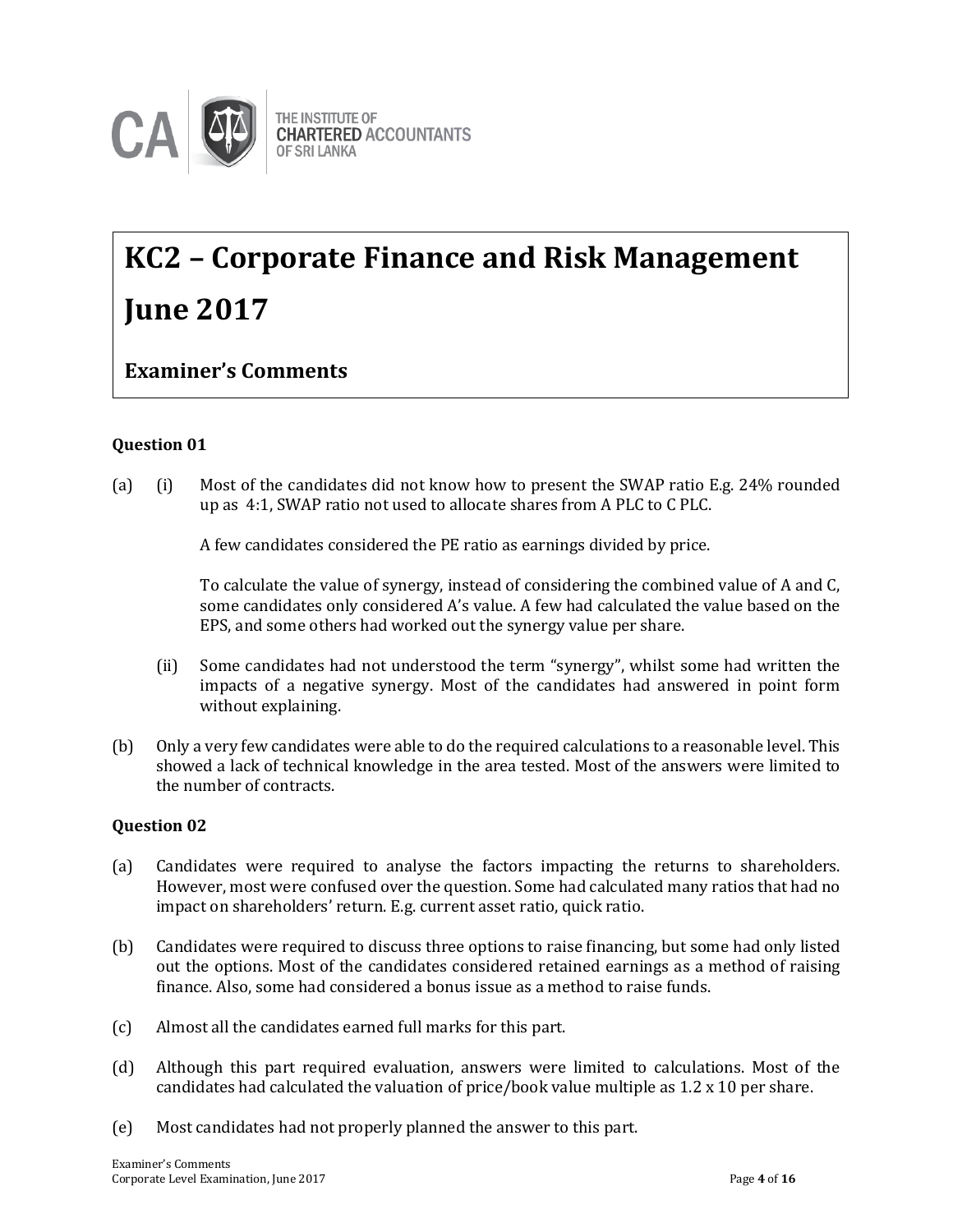- (a) Macroeconomic factors were elaborated at length, but the impact on the project were not discussed.
- (b) The following mistakes were observed:
	- Ignoring the volatile nature of the investment and risk thereon.
	- Not properly interpreting the sensitivity analysis and not identifying critical factors. Some candidates had done unnecessary arithmetical calculations and ratios that were not relevant.
	- Several candidates had calculated a sensitivity analysis without using the analysis given in the question.
- (c) Candidates were required to evaluate the finance director's concern over the volatile nature of the new project and the sensitivity analysis given by the examiner. However, some candidates had:
	- Not discussed the volatile nature of the business
	- Not calculated free cash flows
	- Not differentiated the cash flows of the two businesses
	- Evaluated both projects under one appraisal.
	- Not properly taken Year 1 and Year 2 cash flows in the re-investment option
	- Not taken into account 60% of the equity holding
	- Not done the comparison
	- Confused the net realisable value (NRV) and investment of the project
	- Considered depreciation in cash flow
	- Considered the incremental net cash flow of Rs. 15 million for perpetuity as a cash flow.
- (d) (i) Some candidates were not aware of capex and opex. Justification was not done properly.
	- (ii) Several candidates had failed to calculate the cost savings resulting from the minimising of delays in invoicing.
		- They had taken the total revenue instead of the SBU revenue to calculate the cost saving.
		- Ignored the probability calculations.
- (e) Market value of the geared company and un-geared company were not calculated properly.
	- Some candidates had explained the MM Theory without calculations.
	- Only a few candidates were able to draw the graph properly.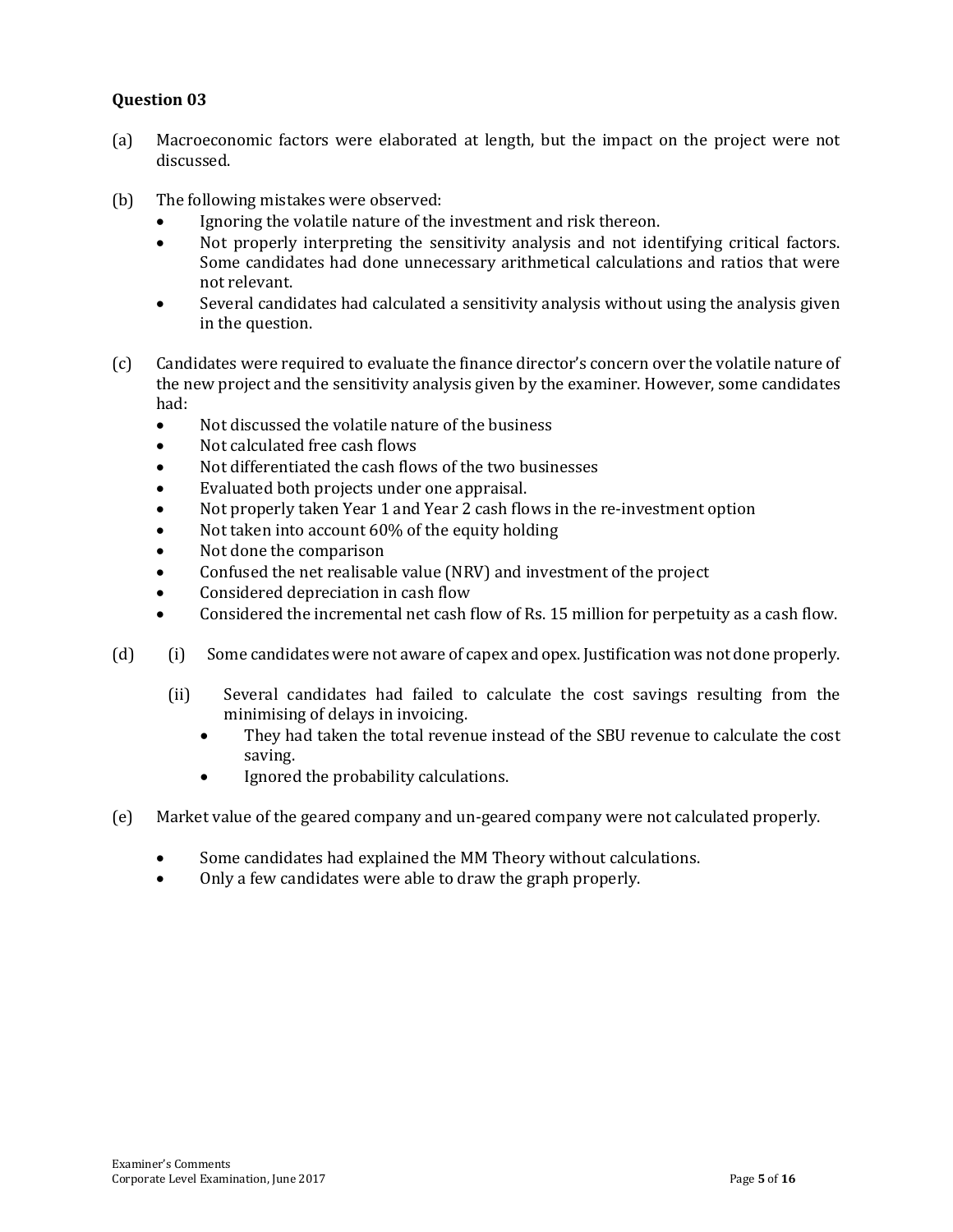

## **KC3 – Corporate Taxation June 2017**

**Examiner's Comments**

#### **General**

Overall performance of the candidates was satisfactory.

Majority of the candidates had a methodical approach to questions and were thereby able to produce reasonably focused, relevant answers addressing the principal and core components of each requirement.

It appeared that the candidates had finally understood the importance of the key attributes related to the Corporate Level curriculum. They had displayed their ability in reporting, communicating, understanding the industry and business circumstances and applying the skills of analysing and decision-making based on various information collected.

Candidates should be able to compile comprehensive tax computations at this stage. They should also be able to display knowledge of tax planning and decision-making related to minimising tax expenses, mitigating risks and carrying out effective communication with tax authorities, clients and the management. Therefore, simply displaying technical knowledge is not adequate at this level.

Given that it was an open book examination, the candidates' level of presenting answers in line with the required standards (in terms of technical and legal aspects) was not fully met.

Candidates should be more focused on the structure of the paper since the three questions are based on scenarios. Therefore the answers should be presented in a manner that is in line with expectations. Candidates are recommended to address the action verbs, expected learning outcomes, knowledge process, knowledge dimension etc.

Reasons for adverse performance could have been the following:

- Lack of study of the pre-seen material
- Lack of understanding of the requirements of the questions
- Producing irrelevant facts and thereby wasting time
- Lack of study of recent amendments to the Inland Revenue Act.
- Lack of communication and presentation skills.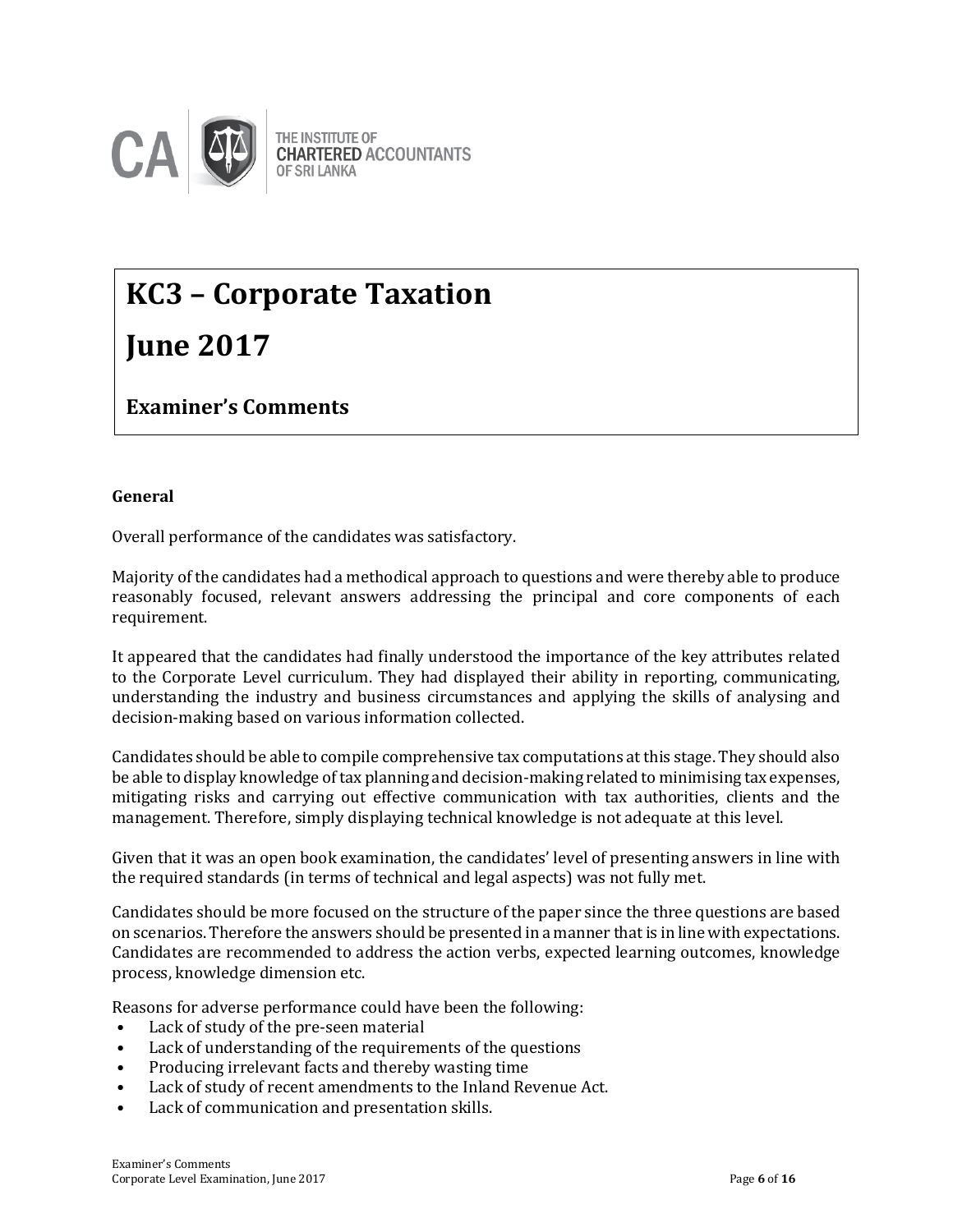Overall performance on this part was poor and below the satisfactory level. Candidates who scored well had carefully read and interpreted what the question was asking for and made their points clearly and concisely. Others had spent a significant amount of time, writing a lot of detail about a subject based on their knowledge, which if not relevant to the question and scenario outlined, did not score marks.

The commonly observed weaknesses of candidates were:

- Lack of knowledge in chargeability of income tax on non-resident persons
- Inability to support the answer by giving facts
- Poor references to the relevant sections of the Inland Revenue Act
- Misunderstandings and careless mistakes in calculations

#### (a)

Although many candidates knew that a non-resident person is assessable for income tax in Sri Lanka, they were not able to identify the residency status in the given scenario. Many failed to carefully go through the extract of Article 5 of the DTA between Sri Lanka and India readily given in the question paper itself.

In the case of creation of a permanent establishment under the double tax agreement, the identification of the consequent tax liability of the contracting state (in accordance with Art. 7 and Art. (5)(3)(b) of the DTA) was the knowledge area tested.

Even though the contents of Act.  $(5)(3)(b)$  were mentioned by many and connected to the KYC scenario, these candidates had no idea about the contents of Art. 7 and thereby lost some easy marks allocated.

Most candidates had identified the entitlement to a tax credit in India for taxes paid in Sri Lanka and thereby scored marks. However, most were ignorant of the fact that the credit will be limited to the amount of tax payable in India on the same income on which tax was payable in Sri Lanka.

#### (b)

Candidates had done this computation part of the question reasonably well. A pleasing number of candidates fairly computed the required income tax liability and remittance tax liability.

However, some commonly observed weaknesses were:

- Not identifying the head office expense limitation as 10% of the total income or actual expense, whichever is lower
- Applying the incorrect income tax rates
- Completely omitting the calculation of remittance tax
- Instead of calculating remittance tax, just stating the applicable remittance tax rate as the answer
- Calculating the remittance tax before the income tax calculation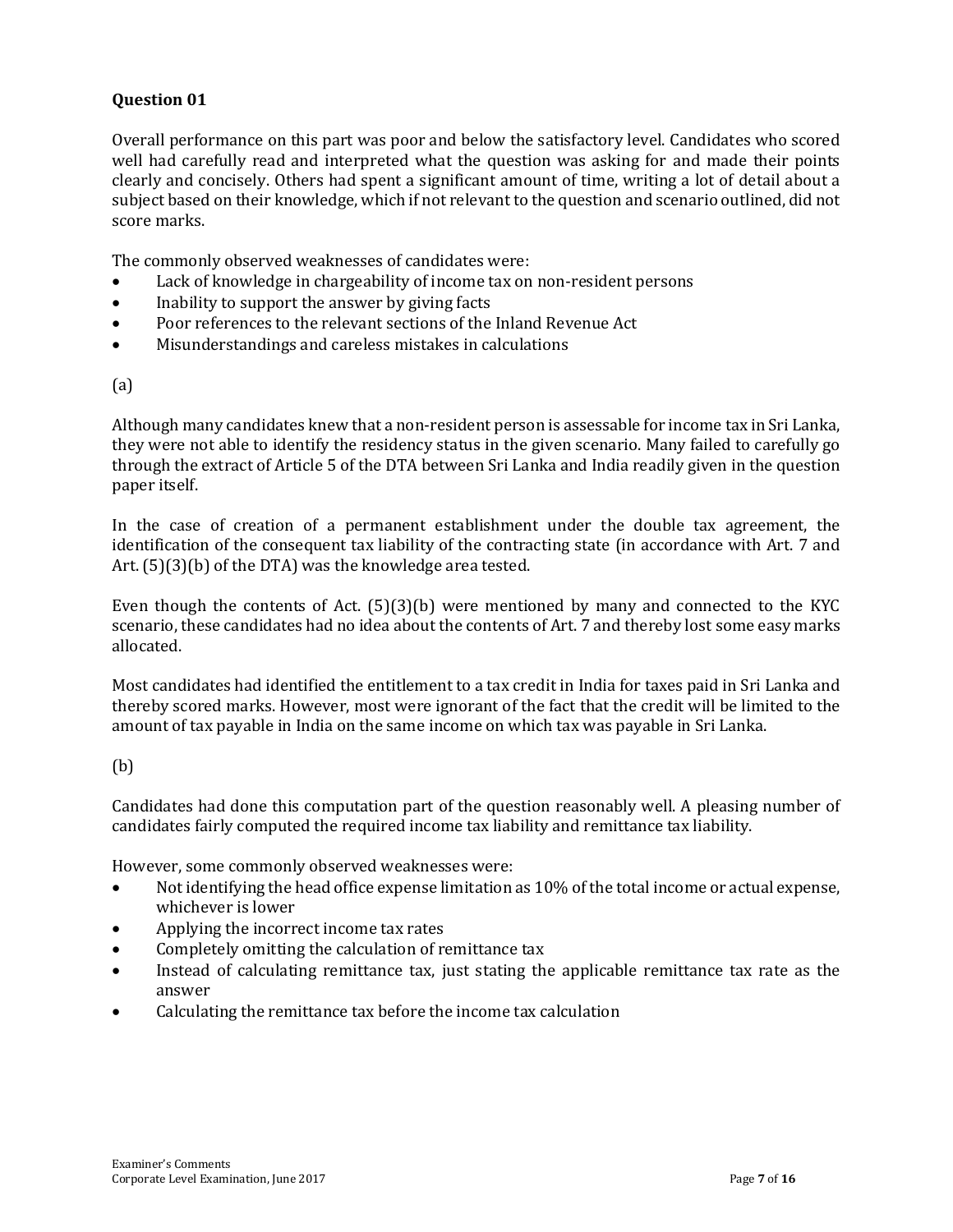#### (c)

On the whole, this part of the question was answered reasonably well with a large majority of candidates managing to achieve the full allocated marks. However, a few candidates did not mention that KYC has created a permanent establishment and therefore services are performed through a fixed base. Those who scored well did so by demonstrating a good knowledge and ability to set out the answers in a logical order.

(d)

A very high proportion of candidates were unable to give the exact answer that was expected. Answers were varied for this question. Many candidates did not understand the question and the answers given were not relevant, and they thereby lost marks.

Candidates who did best were those who had carefully gone through the scenarios presented by the question separately, rather than trying to combine the scenarios. Furthermore, those who identified that there was an impact on transfer pricing, as the question required, scored well (sometimes attracting bonus marks). This was because they had addressed applicable section contents, and in doing so, had picked up more technical marks.

#### (e)

This part was generally well answered with a number of candidates scoring full marks. The most common error was not knowing the fact that the percentage, shall in no circumstance, be less than 6%. This resulted in candidates losing some easy marks.

#### **Question 02**

Overall performance on this question was within the satisfactory level.

Commonly observed weaknesses of candidates were:

- Lack of knowledge of treatment for VAT on financial services
- Misunderstandings and mistakes in calculations

#### (a)

Candidates who had attempted this part generally made a reasonable attempt at computing the VAT liability. They were generally aware of the issues involved and demonstrated some relevant technical knowledge. Most candidates scored 5 or more marks on this part.

However, a few candidates struggled to calculate VAT and NBT based on the total value addition amount prior to tax, and incorrectly applied the effective VAT rate directly to the value addition prior to tax figures.

Some candidates had totally ignored the 2% NBT, which should have been considered as a part of tax when arriving at the 100% of total value addition.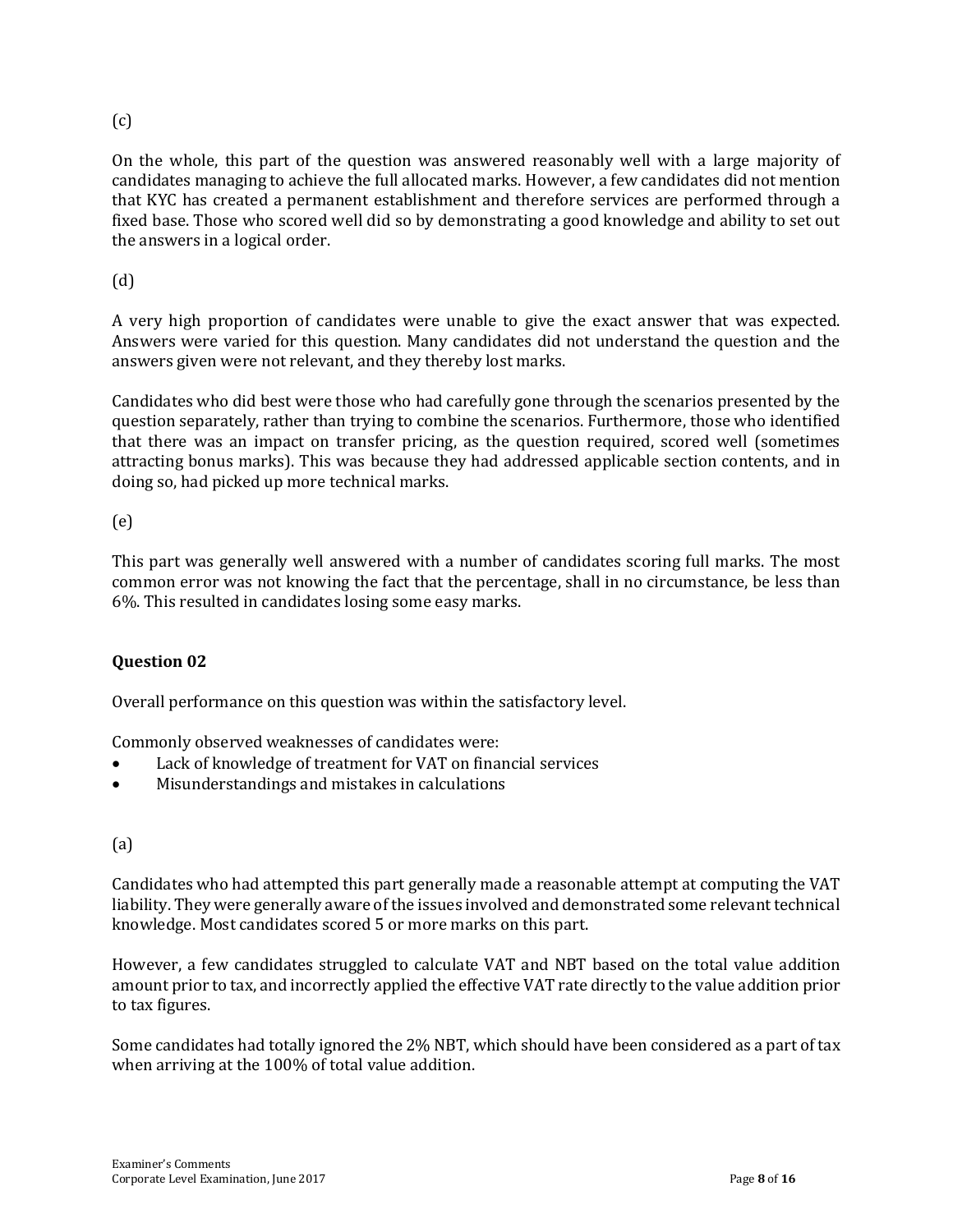(b)

This part of the question tested new changes made to the VAT Act with regard to the submission of VAT returns, annual adjustments, payments etc. The common failing here was the lack of pre-study in relation to recent amendments to the Value Added Tax Act.

A very high proportion of candidates did not know that after 1 January 2017, the return of VAT on financial services is to be filed on a yearly basis within 6-months from the end of the taxable year.

Many candidates demonstrated a good understanding of the annual adjustments and payments of VAT on financial services.

 $(c)$ 

This part of the question was answered well, with the majority of candidates achieving the full allocated marks.

Many referred to the regulations published in the Gazette Notification No: 1857/8 of 9th April 2014 and incorporated this into their answer.

Almost all the candidates were successful in identifying the treatment when financial instruments are derecognised.

(d)

This part of the question was also answered well, with the majority of candidates achieving the full allocated marks.

#### **Question 03**

The overall performance in this question was satisfactory when compared to previous examinations.

(a)

In this part, the tax computation of a limited liability company was given and candidates were required to assess the income tax liability for the year of assessment 2016/17 and calculate the dividend tax on dividends distributed.

As this question was a computational question, candidates scored well on it, particularly in relation to the disallowable items, capital allowances etc.

Majority of the candidates were successful in forming a methodical answer. Only a very few candidates seemed to have struggled a bit to identify the two different business sectors (manufacturing and fuel & lubricants), which should be separately taken into consideration when computing the adjusted profit from business.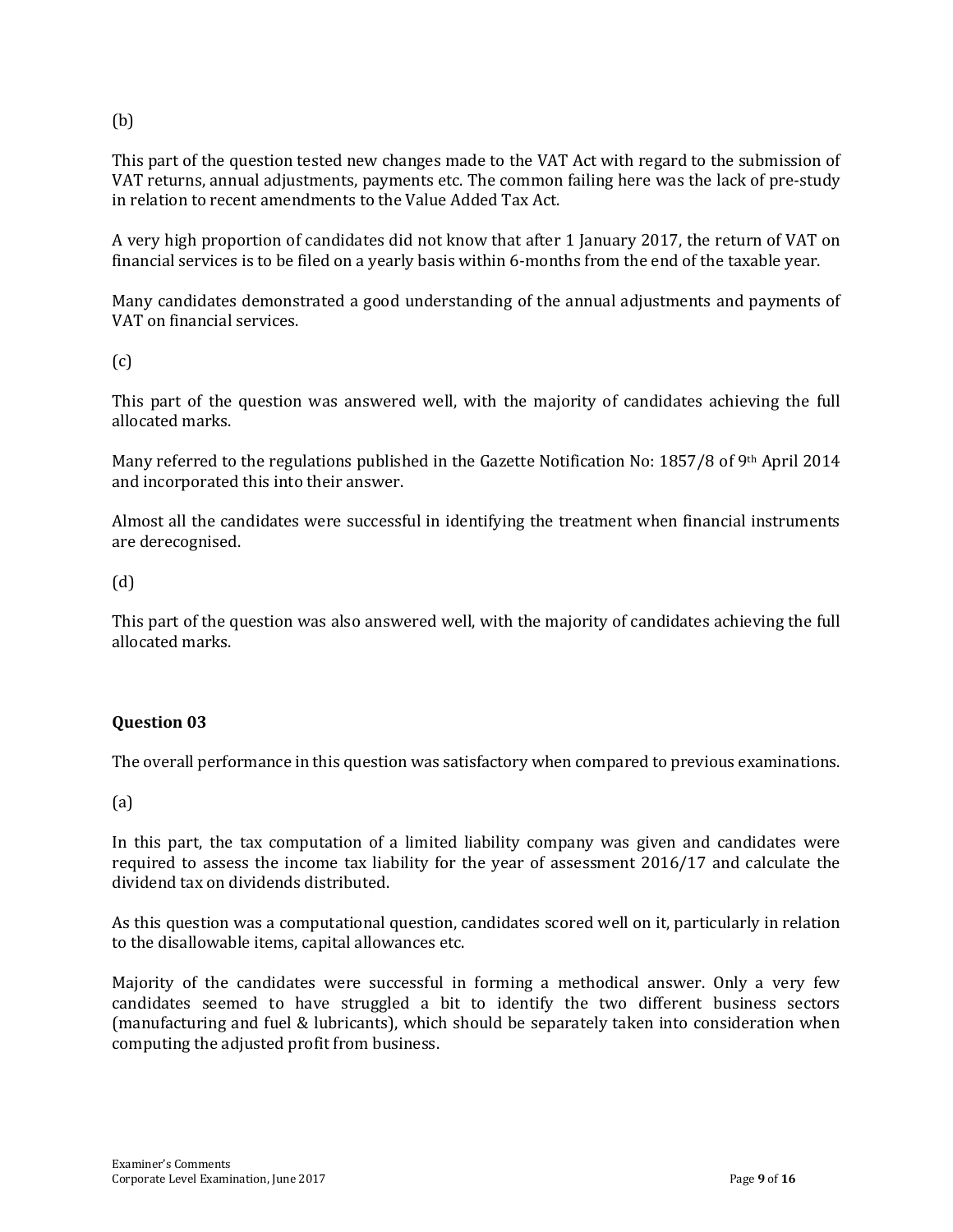#### Common mistakes observed

- Not being aware of the applicable 10% tax relief given to manufacturers who were in business since 1970 under Section 59K of the Act.
- Calculating profit on disposal of fixed assets by taking the full capital allowances including depreciation in the year of disposal, which is the incorrect treatment when the tax written down value is ascertained.
- Misunderstanding market research and treating it as R&D expenses, and thereby applying a triple deduction, ignoring the fact that it is not a kind of research that upgrades trade and business. Only a handful of candidates knew that market research should be allowed, as the Act does not disallow it, though not given a triple deduction. Despite the fact that it related to noodles production, which had not yet commenced, it is an expenditure incurred in the production of income.
	- Not identifying that an advertisement published in the newspapers to find a suitable land for setting up a new factory is capital in nature and hence fully disallowed for tax purposes.
	- Missing scoring easy marks allocated on individual impairment (which is an allowable expenditure).
	- Not recognising that a donation made to a community project is entitled for qualifying payments.
	- Adjustment to the rent-free apartment given to the CEO
		- $\triangleright$  Not being aware of the fact that rent paid to the landlord should be compared to the rental value, and the higher amount selected.
		- $\triangleright$  Incorrectly taking Rs. 120,000 as the statutory limit even though the total employment income was more than Rs. 1.8 million.
		- $\triangleright$  Despite displaying knowledge of the applicable 75% disallowance on expenditure over the amount of rent value under employment income, candidates struggled to calculate the relevant excess.
		- $\triangleright$  Erroneously deducting the rental value from the amount of gross rent paid to the landlord to arrive at the applicable excess.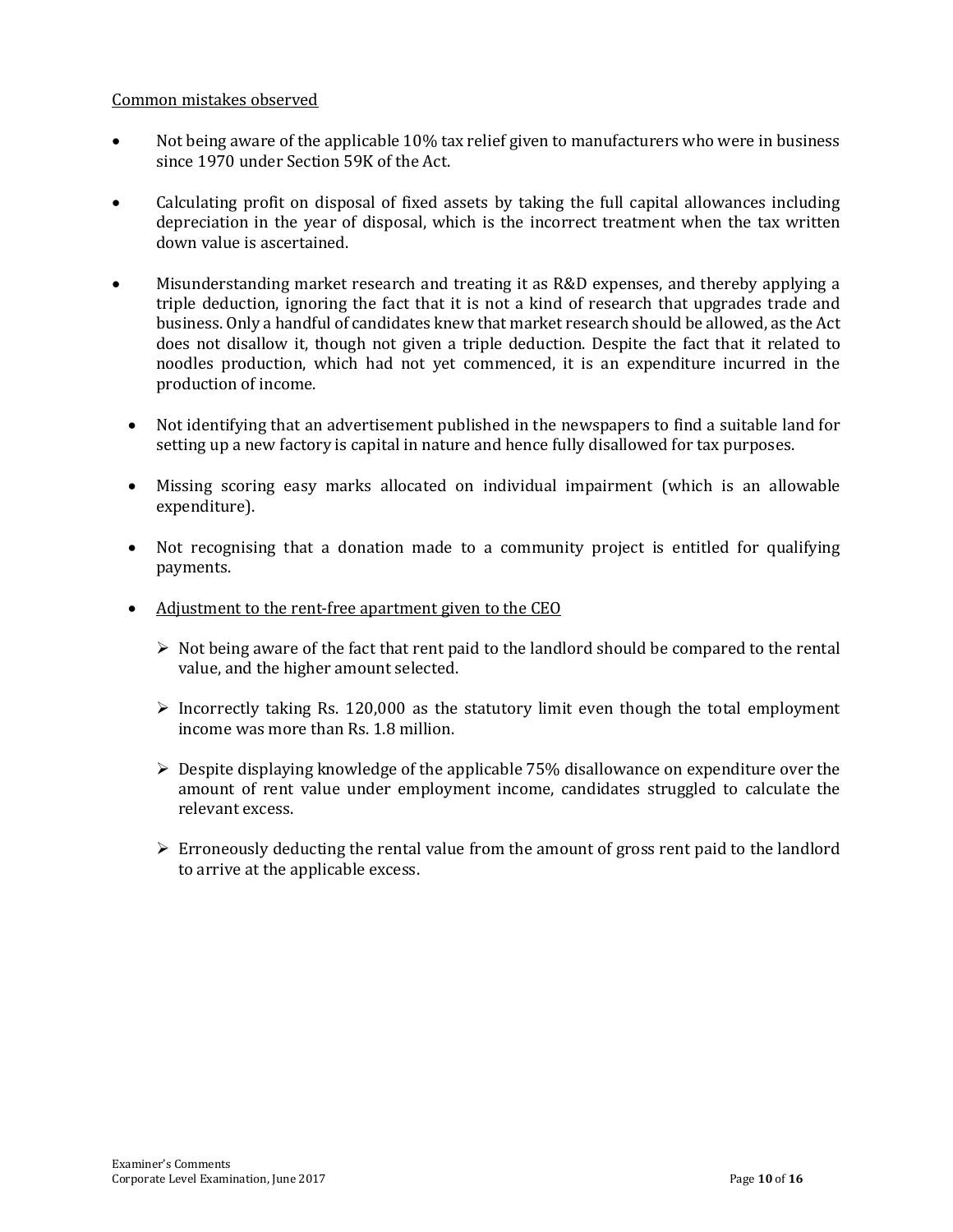#### (b)

This part tested knowledge of the tax implications of compensation payments to employees under a voluntary retirement scheme.

Almost all the candidates had mentioned the applicability of Section 8(1). However, most did not describe in detail how such benefits are taxed under different situations based on uniformity of the retirement scheme, and thereby lost easy marks.

A few candidates had also misunderstood the question and explained the internal procedures that are carried out at the Department of Inland Revenue on the application of tax directions with regard to such retirement benefits

#### $(c)$

This was the best-answered part of the question, with a large number of candidates scoring the full allocated marks. Almost all the candidates successfully mentioned the applicable case of "Hayley & Co Ltd Vs Commissioner of Inland Revenue".

(d)

- (i) This part required the candidates' views on the exemption claimed. Even though the question specifically made reference to the Section 16B exemption, many candidates argued that the production of branded coffee also falls into the category of primary processing of seeds.
- (ii) Answers to this part were very satisfactory. Many candidates had understood the question properly, explained the applicable sections and stated the fact that a mere investment in fixed assets would not be considered as a qualifying payment.

However, a few candidates wrongly explained the departmental procedure of sending intimation letters and how to appeal in such occasions.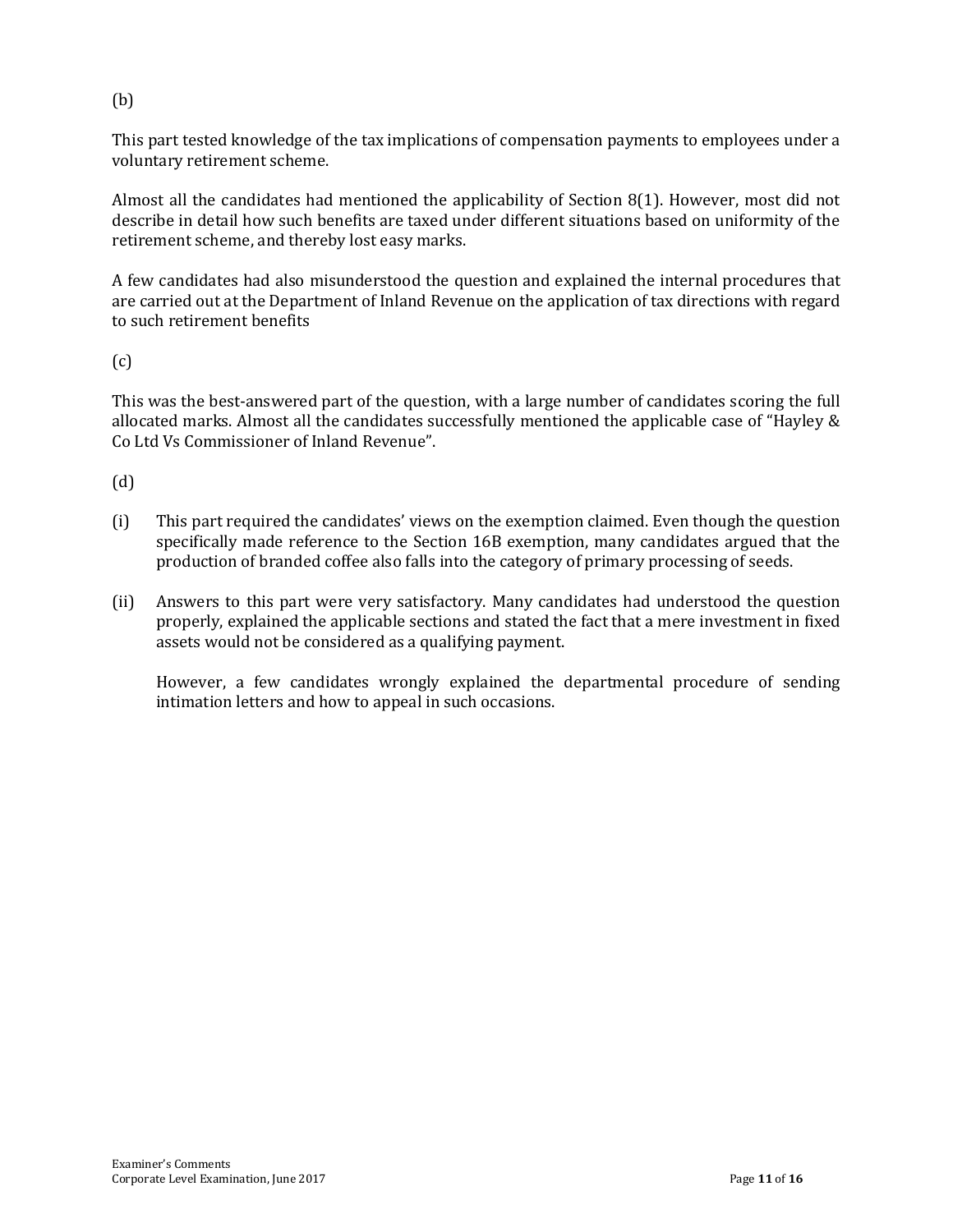

## **KC4 – Corporate Governance, Assurance and Ethics June 2017**

### **Examiner's Comments**

#### **General**

The paper consisted of two sections: Section 1 and Section 2. Section 1 contained two questions carrying 25 marks each and Section 2 was based on the pre-seen and carried 50 marks. The examination was conducted as an open book examination. As in the previous examinations, in order to score well, candidates were required to demonstrate sound technical and practical knowledge. However some candidates were still unable to demonstrate good time management. Many candidates also appeared to have lost the focus of the question requirement. They had started to answer Question 03 first and written lengthy answers for it (which ended up being a waste of time), thereby not having sufficient time to complete Question 01 and Question 02.

#### **Question 01**

(a)

(i) Candidates were required to evaluate 5 risks the management of OSPL should consider as part of its risk management framework.

Majority of the candidates obtained 4 or more out ofthe 10 marks allocated for this part. They demonstrated practical knowledge in the hotel sector gained from annual reports of beach hotels. Most candidates identified the risks relating to the hotel industry, but some were not able to score full marks as they had not evaluated the risks by stating the impacts. For example,

- $\triangleright$  Unable to provide sufficient supplies  $\rightarrow$  impact on business not written
- $\triangleright$  Skilled employees leaving the company  $\rightarrow$  impact on quality not written
- $\triangleright$  Dumping waste  $\rightarrow$  adverse effect on reputation not written

Some candidates had written audit risks such as:

- Misstatement of revenue due to complex situation
- Foreign currency transaction  $\rightarrow$  exchange loss
- Fraud risk (as the main objective was maximising profits)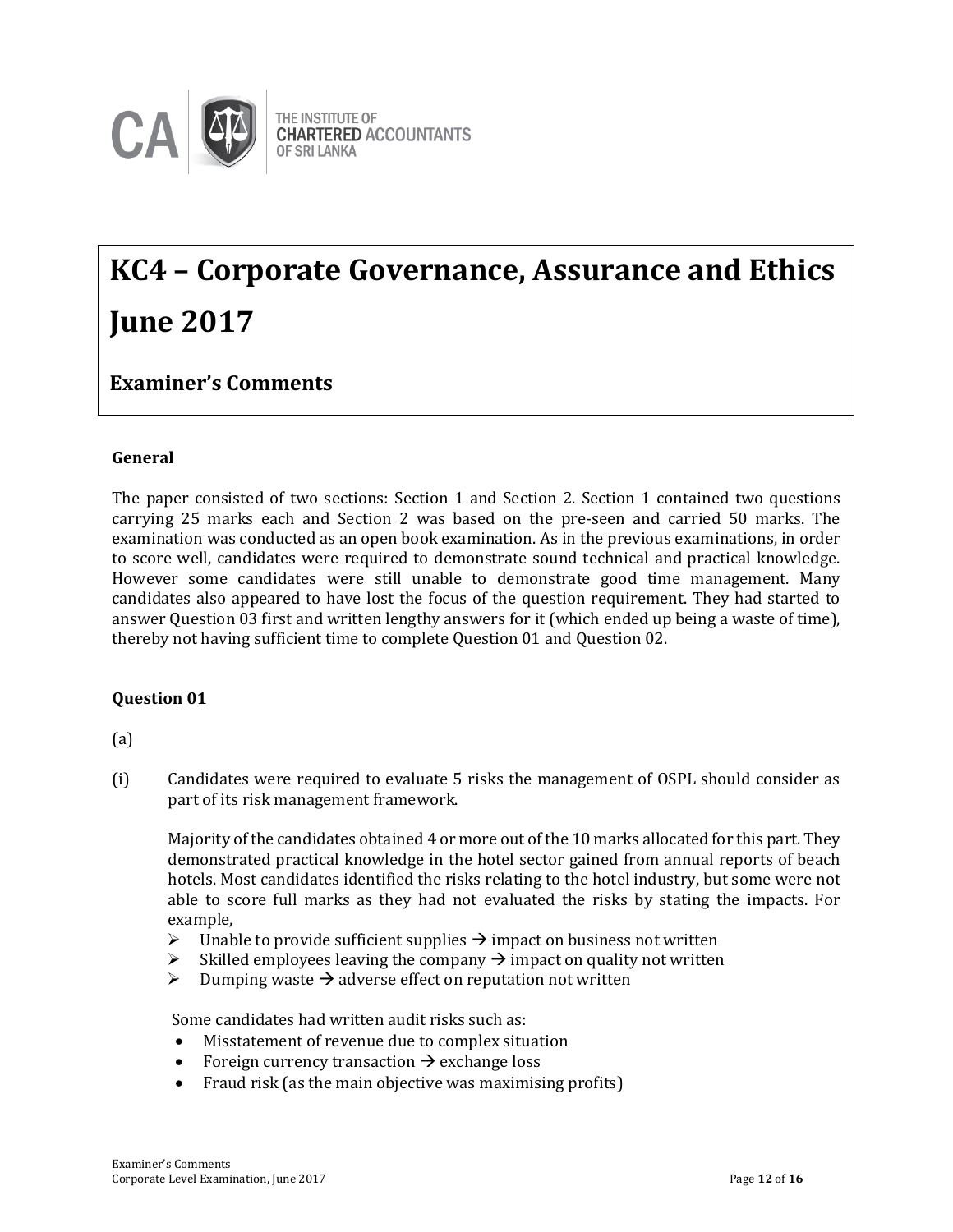The following shortcomings were also observed in some of the answer scripts.

- Without understanding the question, mentioning the categories of risks as strategic risks, operational risks, finance risk etc.
- Correctly identifying and explaining the risk, but not stating the impact on the entity.
- (ii) Candidates were required to propose an appropriate risk-mitigating plan. Majority of the candidates produced satisfactory answers for this part. There were some candidates who linked risks to the risk management framework and wrote about the likelihood/consequences matrix, and risk acceptance, risk transfer and risk reduction, without properly addressing the risk mitigating plan. However some candidates had wasted time writing lengthy answers and several mitigating actions, and thereby faced time management issues.

#### (b)

- 1 Candidates had to advise D&Y Associates on any changes required to the initially determined audit strategy in the given scenario. Some candidates had produced satisfactory answers. However, some others had not understood that the original strategy was based on test of controls. There were shortcomings in the answers produced by many candidates such as:
	- Writing general answers such as, "determine the overall responses to address the risk of material misstatements in order to assign experts and provide more supervision"
	- Many wrote the changes to be made without mentioning the impact to the originally planned strategy.
- 2 Candidates had to recommend further audit procedures for the matters given in the scenario. Some had produced satisfactory answers. However, the majority did not understand the further audit procedures that were required and wrote general audit procedure such as:

Accounts receivable

- Do reconciliation
- Obtain management representation

#### Revenue

Check cut-off testing

Misplaced assets

- Do physical verification
- Inquire from management
- Check purchases and disposal procedures

The following shortcomings were also observed in many scripts:

- Not properly identifying audit procedures to address the going concern issue
- Only mentioning cut-off testing in the case of incorrect revenue recognition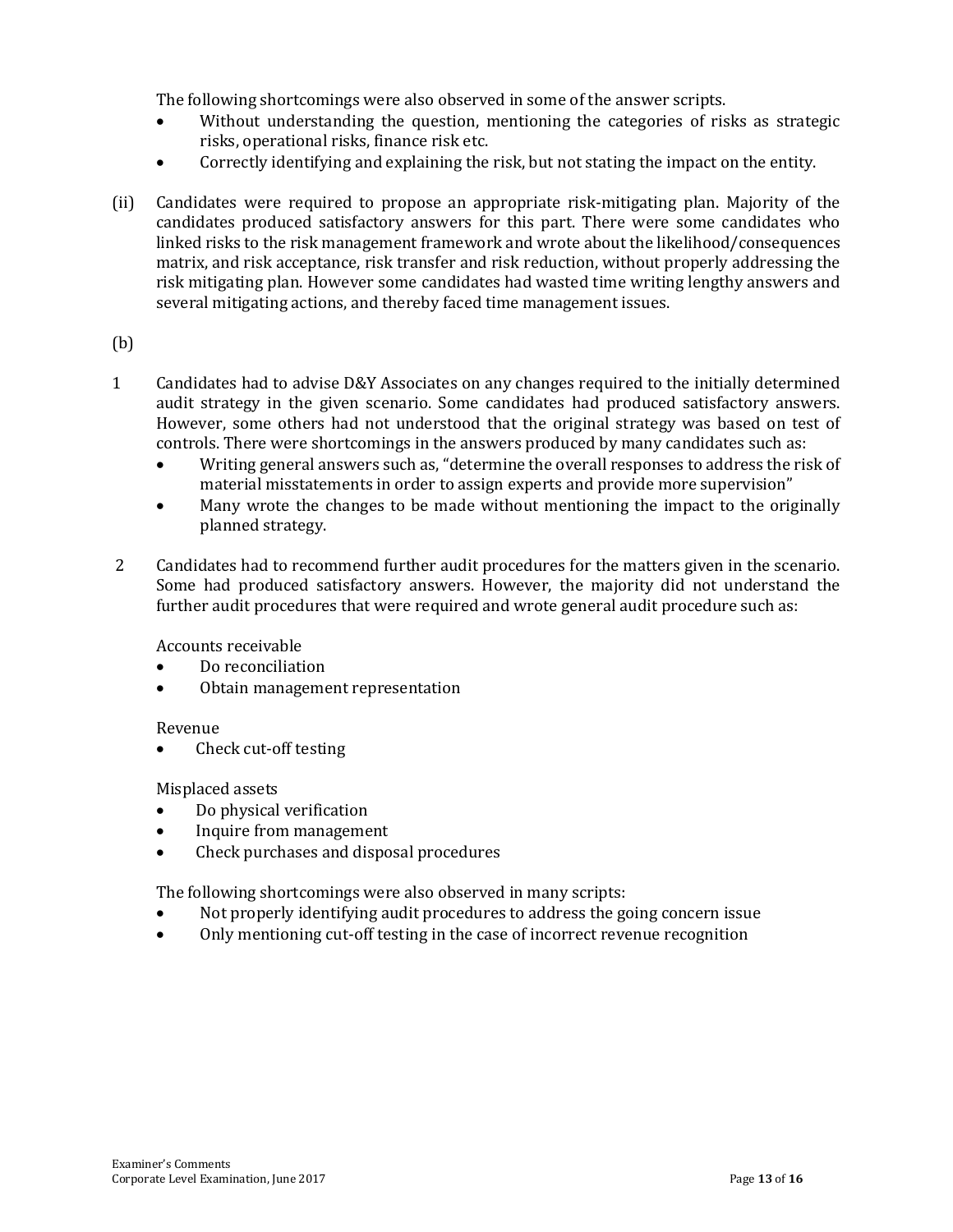(a)

Candidates were required to compile a checklist of matters to consider when assessing the potential risks associated with the acceptance of a client. This part could have been easily answered by referring to SLSQC 1, which covers the following three major areas:

- Ethical requirement
- Competency
- Integrity

Those who had referred to the particular standard wrote relevant answers. Some had referred to SLAuS300 and written irrelevant answers. Some others had written general answers such as:

- Auditor's responsibility
- Objective of the engagement

Many candidates had written only 10 points, as the question requirement was to provide at least 10 matters. It is advised to write more points so that the marking examiner can pick up the relevant points. Some candidates had written certain points given in SLSQC, but they were not applicable to the scenario. These included:

- Identifying business reputation of related parties
- Whether the client is aggressively concerned with maintaining the firm's fees as low as possible
- Experts are needed if available

#### (b)

Candidates were required to evaluate factors to be considered when accepting the client's audit in the given scenario. The examiner expected the candidates to apply the points given in the checklist to a practical situation. Many had misunderstood the question requirement and just copied the points in SLSQC 1. Some had given completely irrelevant answers such as:

- SEC requirement not followed
- Purpose of the engagement
- Material misstatement
- Corporate governance
- Gather sufficient and appropriate evidence

#### (c)

Candidates were required to propose three areas that are important to be formalised at CPA. Majority of the candidates had either not understood the question or had poor technical knowledge. They had produced irrelevant answers such as:

- Maintain independence
- Market professional services
- Comply with laws and regulations
- Corporate governance practices
- Identify the reporting framework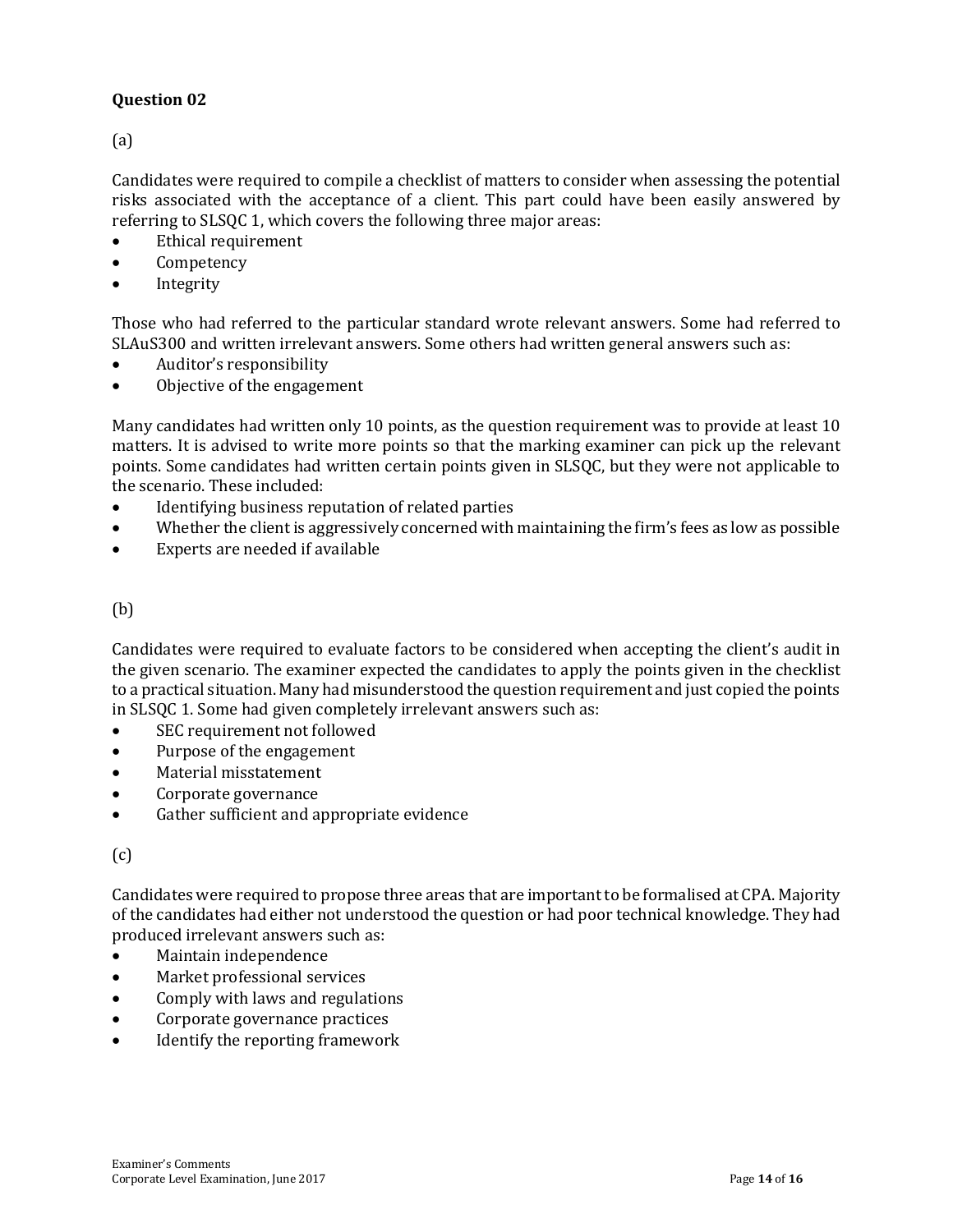This question carried 50 marks and consisted of 5 parts (some of which were based on the pre-seen). Many candidates easily scored about 20 marks from part (b) and part (d). However, there were some candidates who demonstrated poor time management by writing lengthy answers unnecessarily.

Candidates should have been able to identify issues in relation to the particular requirement from the scenario itself. They must ensure that they answer the specific question requirement and focus their answers on the scenario. Candidates are encouraged to practice past exam question papers and carefully review the model answer and examiner's comments given.

(a)

(i) Candidates were required to evaluate the professional services sought from the partner in terms of the Code of Ethics.

#### **Investment decision**

Many had ignored the part on ethics in the question and only considered providing a professional service. As a result they wrote irrelevant answers such as to provide:

- Due diligence
- Review engagement
- Agreed upon procedure

Candidates had wasted time explaining such engagements. Those who had understood the question wrote it as a management activity.

#### **Implementation of changes to internal control**

Many had produced relevant answers.

#### **Identifying the level of opportunity and risk**

Many had not understood the question and written that it will create self-interest.

(ii) Candidates were required to recommend suitable approaches to mitigate the issues mentioned in part (i). Many candidates were unable to put themselves into a position of an audit partner. In a practical situation an audit partner would not abruptly reject the service. Usually he will reason out and see whether the threat can be reduced to an acceptable level before rejecting the engagement. The examiner expected the candidates to know how to address such a situation. The common answer produced by many was to decline. They had not assessed that the threat cannot be reduced to an acceptable level. As a result they were unable to score the allocated marks.

(b)

This part was in relation to audit risks. Candidates were asked to propose areas of key audit risks that they plan to address in their audit plan, based on the pre-seen and the information provided. Many candidates provided relevant answers and obtained full marks. However, some wrote general areas of audit risks without referring to the pre-seen and the information given such as:

- Fraud risk
- Revenue recognition
- Trade receivables
- Impairment